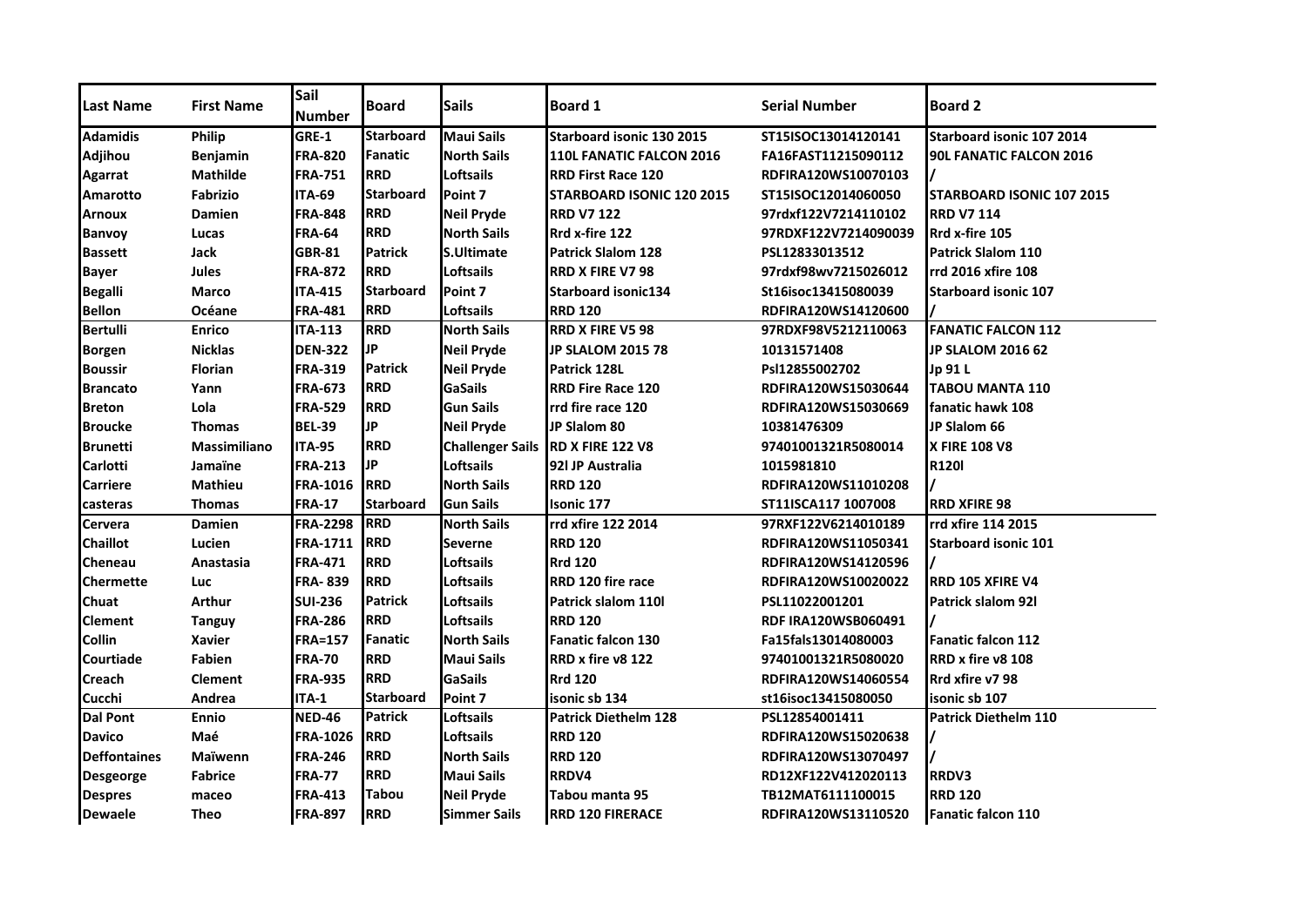| <b>Dittrich</b>    | Pawel              | <b>POL-381</b>  | <b>Starboard</b> | Loftsails               | <b>STARBOARD ISONIC 120 2015</b> | ST15ISOC12014080101   | <b>STARBOARD ISONIC 107 2015</b> |
|--------------------|--------------------|-----------------|------------------|-------------------------|----------------------------------|-----------------------|----------------------------------|
| <b>Eliens</b>      | Pieter             | <b>NED-538</b>  | <b>Patrick</b>   | <b>Maui Sails</b>       | Patrik 122II                     | Psl122v254000811      | Patrik 110II                     |
| Fabbi              | <b>Davide</b>      | <b>ITA-30</b>   | <b>Patrick</b>   | <b>Loftsails</b>        | Patrik slalom 92 l               | PSL9234003205         | Patrik slalom 110 l              |
| <b>Foveau</b>      | <b>Coraline</b>    | FRA-1351        | <b>RRD</b>       | <b>North Sails</b>      | RRD Wtech 120                    | RDFIRA120WS11040274   | JP KA IIII 74P                   |
| Foveau             | <b>Matthis</b>     | <b>FRA-1241</b> | <b>RRD</b>       | <b>North Sails</b>      | RRD WTech 120                    | RDFIRA120WS10080111   | <b>BIC TECHNO Projec 118</b>     |
| <b>Francois</b>    | Maxim              | <b>FRA-697</b>  | <b>RRD</b>       | <b>Gun Sails</b>        | <b>RRD 120</b>                   | RDFIRA120WS10100139   | AHD INSPIRO BURN 104             |
| Froidevaux         | <b>Marion</b>      | <b>SUI-313</b>  | <b>Patrick</b>   | <b>Loftsails</b>        | <b>Patrik Slalom 122L</b>        | PSL12222008412        | F <sub>2</sub> Slalom 110L       |
| Gaillard           | Dominique          | <b>FRA-832</b>  | <b>Patrick</b>   | Loftsails               | Patrick diethelm115              | Psl115v255003202      | Patrick diethelm 92              |
| <b>Gautier</b>     | Jeanne             | <b>FRA-768</b>  | <b>RRD</b>       | <b>RRD</b>              | <b>RRD 120</b>                   | RDFIRA120WS15030643   | <b>fanatic hawk 93 L</b>         |
| Giambino           | Jean-Philippe      | <b>FRA-913</b>  | <b>Starboard</b> | <b>Neil Pryde</b>       | <b>Starboard isonic 117</b>      | St12iswc11711070064   | <b>Starboard isonic 107</b>      |
| Giambino           | <b>Tony</b>        | <b>FRA-912</b>  | <b>Starboard</b> | Loftsails               | <b>Starboard isonic 117</b>      | ST11ISWW11711020051   | <b>Starboard isonic 97</b>       |
| Gibson             | <b>Ellie</b>       | GBR-3203 JP     |                  | <b>Neil Pryde</b>       | JP Supersport 124                | 10711556501           | <b>Starboard Hypersonic 105</b>  |
| Gibson             | Jenna              | GBR-9997 JP     |                  | <b>Neil Pryde</b>       | JP slalom IX 80 125ltr           | 10721383301           | JP slalom VII 65 101ltr          |
| Godon              | Lisa               | <b>FRA-582</b>  | <b>RRD</b>       | <b>North Sails</b>      | <b>RRD 120L</b>                  | RDFIRA120WS12040435   | <b>BIC Techno 95L</b>            |
| Granier            | lilou              | <b>FRA-1208</b> | Fanatic          | <b>GaSails</b>          | fanatic falcon 991               | FA12FALS9911090033    | rrd firerace 120l                |
| <b>Groueix</b>     | bastien            | <b>FRA-684</b>  | <b>Starboard</b> | <b>Ka Koncept</b>       | <b>STARBOARD ISONIC 97 WOOD</b>  | ST3ISW9712060005      | <b>STARBOARD ISONIC 111 WOOD</b> |
| <b>Groueix</b>     | <b>Thierry</b>     | <b>FRA-694</b>  | <b>RRD</b>       | <b>Ka Koncept</b>       | <b>RRD FIRERACE 120</b>          | RDFIRA120WS13010476   | <b>STARBOARD ISONIC 87 WOOD</b>  |
| <b>Guillou</b>     | <b>Mathis</b>      | <b>FRA-931</b>  | <b>Starboard</b> | <b>Severne</b>          | <b>Starboard isonic 110</b>      | ST15ISOC11014100100   | <b>Starboard isonic 107</b>      |
| <b>Hall</b>        | <b>Emily</b>       | <b>GBR-714</b>  | <b>RRD</b>       | <b>RRD</b>              | <b>RRD Firestorm 101</b>         | 9715FS101LV3215050064 | <b>RRD Firerace 102</b>          |
| <b>Hausberg</b>    | Moritz             | GER-8           | Fanatic          | <b>Ns Warp F</b>        | <b>FANATIC FALCON 2015 111</b>   | FA15FALS11114090055   |                                  |
| <b>Hovelig</b>     | <b>Malik</b>       | <b>ARU-31</b>   | <b>Novenove</b>  | <b>Challenger Sails</b> | 99 2015 worldcupslalom 95        | 99WS40WC9515030023    | starboard isonic 2014 117L       |
| <b>Huissoud</b>    | <b>Bastien</b>     | <b>SUI-202</b>  | <b>Patrick</b>   | <b>Loftsails</b>        | Patrik Slalom115                 | PSL11522010912        | Patrik Slalom110                 |
| Jackson            | Sarah              | <b>GBR-857</b>  | <b>RRD</b>       | <b>RRD</b>              | <b>RRD Firestorm 101</b>         | 9715FS101LV3215040036 | <b>RRD Firestorm 123</b>         |
| Jacquin            | <b>Basile</b>      | <b>FRA-498</b>  | <b>Starboard</b> | Point 7                 | starboard 2016 124               | st6iso124t515100002   | starboard 2016 107               |
| Jolivet            | <b>Mathurin</b>    | <b>FRA-63</b>   | <b>RRD</b>       | <b>Neil Pryde</b>       | Rrd x fire 98                    | 97401001021R5090014   | Rrd x fire 114                   |
| Judd               | Tuesday-lou        | <b>FRA-985</b>  | <b>Starboard</b> | Point 7                 | starboard 2013 isonic 110        | st13isc1101304302     | rrd 2015 xfire 98                |
| Kooij              | Jakob              | NED-2           | <b>Starboard</b> | <b>Neil Pryde</b>       | <b>STARBOARD ISONIC 120 2015</b> | ST15ISOC12014060008   | <b>STARBOARD ISONIC 107 2014</b> |
| <b>Kretsis</b>     | <b>Vasileios</b>   | GRE-6           | <b>Starboard</b> | <b>Severne</b>          | <b>STARBOARD 130</b>             | ST15ISOC1301410110    | <b>STARBOARD 107</b>             |
| Lasiman            | Amaury             | <b>FRA-534</b>  | <b>Starboard</b> | <b>Severne</b>          | Starboard isonic 2016 97         | st16isow9715100009    | starboard isonic 2012 117        |
| Lican              | <b>Luka Martin</b> | <b>SLO-72</b>   | <b>Starboard</b> | <b>North Sails</b>      | SB isonic 110                    | ST14ISC110B613100145  | SB isonic 97                     |
| Littaye            | <b>Alice</b>       | <b>FRA 452</b>  | <b>RRD</b>       | <b>Neil Pryde</b>       | <b>RRD 120</b>                   | RDFIRA120WS15050731   | <b>RS3 EXOCET</b>                |
| Longau             | Pierre             | <b>FRA-810</b>  | <b>RRD</b>       | <b>Neil Pryde</b>       | <b>Rrd 114</b>                   | 97RXF114V6213110064   | <b>Starboard isonic 80</b>       |
| Longau             | sacha              | <b>FRA-801</b>  | <b>RRD</b>       | <b>Neil Pryde</b>       | <b>RRD 120</b>                   | RDFIRA120WS13010479   | <b>Starbord isonic 97</b>        |
| <b>Lopez Munoz</b> | Alejandro          | ESP-911         | <b>Novenove</b>  | <b>Challenger Sails</b> | 99 World Cup 89                  | 99WCS8914020010       |                                  |
| Loubet             | Charlie            | <b>FRA-284</b>  | <b>RRD</b>       | Point 7                 | <b>RRD</b> firerace 120          | RDFIRA120WS12030406   | Tabou manta 100                  |
| Loubet             | Théo               | <b>FRA-274</b>  | IJР              | <b>Loftsails</b>        | JP australia slalom VIII 66      | 10681269110           | <b>RRD Firerace 120</b>          |
| <b>Macquaert</b>   | Pierre             | <b>FRA-945</b>  | IJР              | <b>Neil Pryde</b>       | JP Slalom 82 2016                | 10281672512           | JP Slalom 71 2016                |
| maguerez           | Mitch              | <b>FRA-509</b>  | <b>RRD</b>       | <b>RRD</b>              | <b>RRD Xfire 122 V5</b>          | 97RDXF122V5212120107  | <b>RRD Xfire 105 V7</b>          |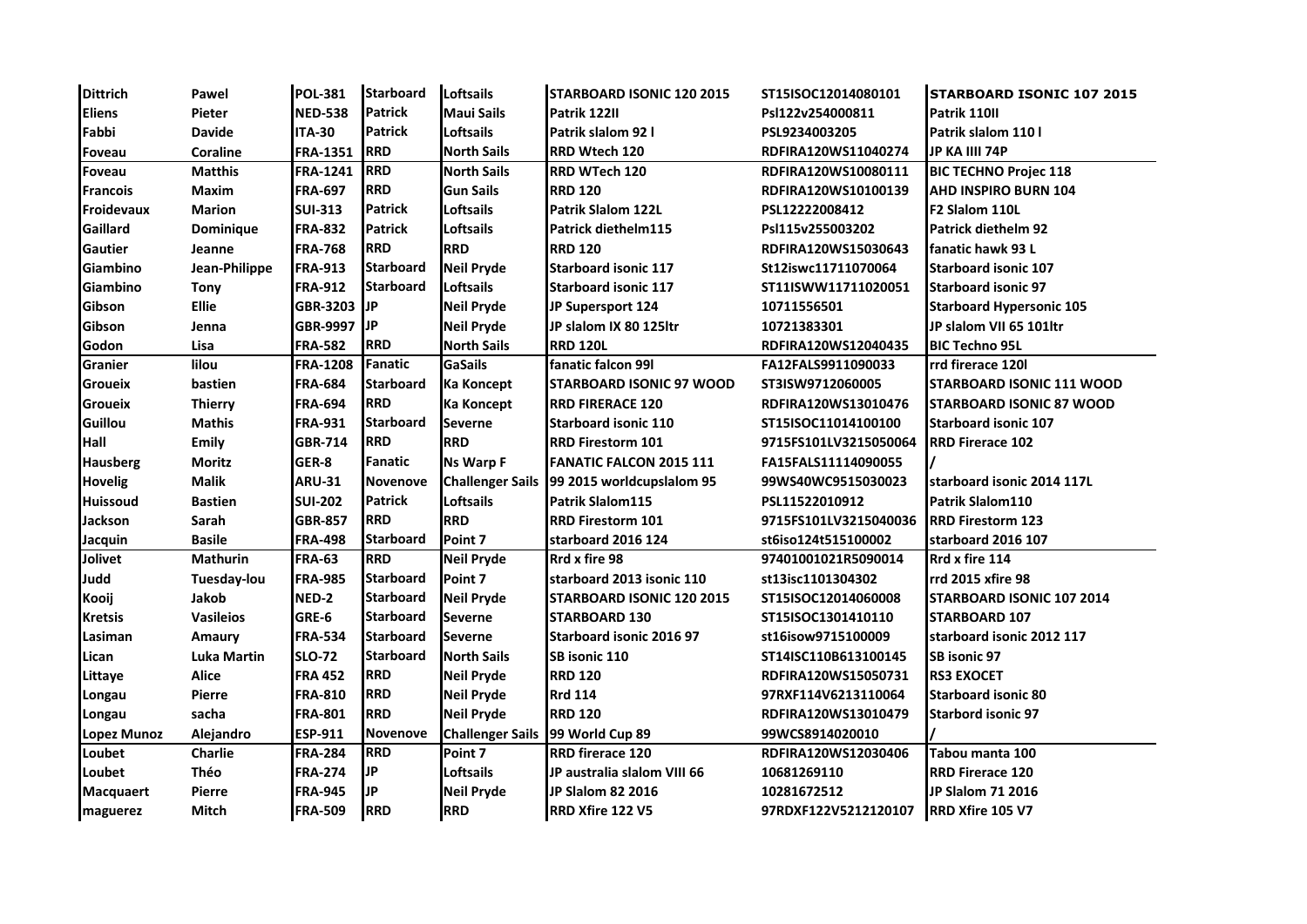| <b>Mantion</b>    | Hugo                | <b>FRA-1300 RRD</b> |                  | <b>North Sails</b>      | Rrd xfire 122                    | Rd12xf122v311060194  | Jp slalom VIII 66                |
|-------------------|---------------------|---------------------|------------------|-------------------------|----------------------------------|----------------------|----------------------------------|
| <b>Marmey</b>     | Damien              | <b>FRA-7717</b>     | <b>Starboard</b> | <b>Neil Pryde</b>       | <b>STARBOARD ISONIC 97</b>       | ST14ISC97B613090096  | <b>STARBOARD ISONIC 117</b>      |
| <b>Marmey</b>     | <b>Marine</b>       | <b>FRA-2391</b>     | <b>Angulo</b>    | <b>Neil Pryde</b>       | ANGULO MAGNUM 95                 | AN14MAGN9514030016   | <b>ANGULO MAGNUM 115</b>         |
| <b>Meloni</b>     | <b>Davide</b>       | <b>ITA-413</b>      | <b>Starboard</b> | Point 7                 | Starboard isonic 2015 130        | ST15ISOC13014070086  | Starboard isonic 2014 107        |
| <b>Merceur</b>    | <b>Benoît</b>       | <b>FRA-1159</b>     | <b>IRRD</b>      | <b>XO Sails</b>         | rrd fire race 120                | RDFIRA120WS13110523  | <b>Exocet Rs 2</b>               |
| <b>Merceur</b>    | <b>Thomas</b>       | <b>FRA-159</b>      | <b>Tabou</b>     | <b>GaSails</b>          | Tabou Slalom 128l                | TB16MTPN8115080046   | Tabou Slalom 116l                |
| <b>Moret</b>      | Julien              | <b>SUI-197</b>      | Patrick          | <b>Loftsails</b>        | Patrik SL122                     | PSL12233000610       | Patrik SL115                     |
| <b>Nors</b>       | Peter               | <b>DEN-431</b>      | IJР              | <b>Neil Pryde</b>       | <b>JP SLALOM 2016 82</b>         | 10031672508          | <b>JP SLALOM 2016 71</b>         |
| <b>Nors</b>       | Simon               | <b>DEN-43</b>       | IJР              | <b>Neil Pryde</b>       | <b>JP SLALOM 2015 69</b>         | 10291570408          | <b>JP SLALOM 2015 60</b>         |
| <b>Oppedal</b>    | Helle               | <b>NOR-39</b>       | Fanatic          | <b>North Sails</b>      | <b>Fanatic falcon 112</b>        | Fa16fast11215080054  | <b>Fanatic falcon 90</b>         |
| Pitt              | Samuel              | <b>SUI-298</b>      | <b>Patrick</b>   | Loftsails               | Patrik Slalom 110l               | PSL11022000401       | <b>Starboard Isonic 117I</b>     |
| <b>Pockrandt</b>  | Julien              | <b>GER-18</b>       | Novenove         | <b>Challenger Sails</b> | <b>NOVENOVE WCS 122</b>          | 99WS55WC12216010026  | <b>INOVENOVE WCS 95</b>          |
| Poggemann         | <b>Nina</b>         | <b>GER-530</b>      | <b>Patrick</b>   | <b>Gun Sails</b>        | Patrik slalom 115II              | PSL115V255008208     | F2 SL 105                        |
| <b>Polak</b>      | <b>Michal</b>       | <b>POL-42</b>       | <b>RRD</b>       | Point 7                 | RRD XFIRE 90 V8 LTD              | 97401000921R5090036  | <b>RRD XFIRE 108 V8 LTD</b>      |
| Pontanari         | <b>Matteo</b>       | ITA 201             | <b>Starboard</b> | <b>Challenger Sails</b> | <b>STARBOARD ISONIC 120 2015</b> | ST15ISOC12014110129  | <b>STARBOARD ISONIC 107 2014</b> |
| <b>Postec</b>     | Taina               | <b>FRA-60</b>       | <b>Exocet</b>    | <b>XO Sails</b>         | Exocet rs3 2011                  | Ec11rs311030026      | <b>RRD 120</b>                   |
| <b>Postec</b>     | <b>Thierry</b>      | <b>FRA-604</b>      | <b>Exocet</b>    | <b>Maui Sails</b>       | Exocet rs5,5                     | Ec14rs79v2c14010009  | <b>Exocet rs4</b>                |
| Priol             | Erwan               | <b>FRA-943</b>      | <b>RRD</b>       | <b>RRD</b>              | <b>RRD 120</b>                   | RDFIRA120WS15050735  | <b>Fanatic falcon 102</b>        |
| <b>Quemener</b>   | <b>Nicolas</b>      | <b>FRA-208</b>      | <b>RRD</b>       | <b>GaSails</b>          | <b>RRD 120</b>                   | RDFIRA120WS14060552  | <b>Fanatic falcon 100</b>        |
| Rabetaud          | <b>Gilles</b>       | <b>FRA-316</b>      | <b>Patrick</b>   | <b>Loftsails</b>        | <b>Patrik Slalom 128</b>         | PSL12832002611       | Patrik Slalom 115 II             |
| Rault             | Remy                | <b>FRA-58</b>       | <b>Starboard</b> | <b>Loftsails</b>        | STARBOARD ISONIC 110 L 2015      | ST51SOC11014090094   | <b>STARBOARD ISONIC 97L 2015</b> |
| Rautelin          | <b>Marianne</b>     | <b>FIN-13</b>       | <b>Patrick</b>   | Loftsails               | Patrik 115 2015                  | PSL115V255002802     | Patrik 92 2015                   |
| Renna             | Jacopo              | <b>ITA-87</b>       | Fanatic          | <b>North Sails</b>      | <b>FANATIC FALCON 112</b>        | FA16FAST11215090117  | <b>FANATIC FALCON 138</b>        |
| Renna             | <b>Nicolo</b>       | <b>ITA-155</b>      | Fanatic          | <b>GaSails</b>          | <b>FANATIC FALCON 111</b>        | FA15FALS11114110131  | <b>FANATIC FALCON 120</b>        |
| Renna             | Riccardo            | <b>ITA-225</b>      | Fanatic          | <b>North Sails</b>      | <b>Fanatic falcon 112</b>        | FA16FAST11215120183  | <b>FANATIC FALCON 121</b>        |
| <b>Rigaut</b>     | Adrien              | FRA-6               | <b>RRD</b>       | <b>Loftsails</b>        | Rrd firerace 120l                | RDFIRA120WS15020612  | <b>Exocet rs3</b>                |
| <b>Rigaut</b>     | Louis               | FRA-9               | <b>Patrick</b>   | Loftsails               | Patrik 128l                      | PSL12833013312       | Patrik 110l                      |
| Rosati            | Andrea              | ITA-0               | <b>RRD</b>       | <b>North Sails</b>      | RRD X-FIRE V8 122                | 97401001321R5080045  | <b>RRD X-FIRE V8 114</b>         |
| <b>Sakhinis</b>   | Philippe            | <b>FRA-196</b>      | <b>Starboard</b> | <b>North Sails</b>      | <b>Starboard 127, 2012</b>       | ST12ISC12711070052   | <b>Stardoard 107, 2012</b>       |
| <b>Salonia</b>    | <b>Eros</b>         | <b>FRA-1022</b>     | <b>RRD</b>       | <b>North Sails</b>      | <b>RRD 122</b>                   | 97RDXF122V7215020185 | <b>RRD 114</b>                   |
| <b>Sanchez</b>    | Alejandro           | <b>ESP-666</b>      | <b>RRD</b>       | <b>Severne</b>          | rrd xfire 122 2014               | 97RXF122V6213100061  |                                  |
| <b>Scagliola</b>  | <b>Francesco</b>    | <b>ITA-353</b>      | <b>Starboard</b> | Point 7                 | Starboard isonic 2016 124        | ST16ISOC1241510086   | Starboard isonic 2016 107        |
| schaub            | Lucas               | <b>FRA-865</b>      | Fanatic          | <b>Severne</b>          | Fanatic rey 122 L                | fa13rey12212120039   | tiga hyper x 95L                 |
| <b>Schuessler</b> | <b>Frank Ewald</b>  | <b>ESP-529</b>      | Fanatic          | <b>Gun Sails</b>        | <b>Fanatic Falcon 99</b>         | FA15FALS9914110080   | <b>Starboard iSonic 117</b>      |
| <b>Sciarli</b>    | <b>Pierre-Louis</b> | <b>FRA-719</b>      | <b>Starboard</b> | <b>Gun Sails</b>        | <b>Starboard isonic 117</b>      | ST12ISWC11711070027  | <b>Starboard isonic 111</b>      |
| Sjöström          | <b>Max</b>          | <b>FIN-164</b>      | <b>Patrick</b>   | Loftsails               | PD115 2014                       | PSL11522010112       | PD128 2014                       |
| Slijk             | Daniel              | ITA-364             | <b>JP</b>        | Neil Pryde              | <b>JP SLALOM 71</b>              | 10691671601          | <b>JP SLALOM 82</b>              |
| Swijnenburg       | Coen                | <b>NED-262</b>      | IJР              | <b>Neil Pryde</b>       | JP 82                            | 10101672508          | JP 71                            |
| <b>Theunis</b>    | Louis               | <b>FRA-817</b>      | <b>Exocet</b>    | <b>North Sails</b>      | <b>Exocet turbo boost 62</b>     | Ect624120078         |                                  |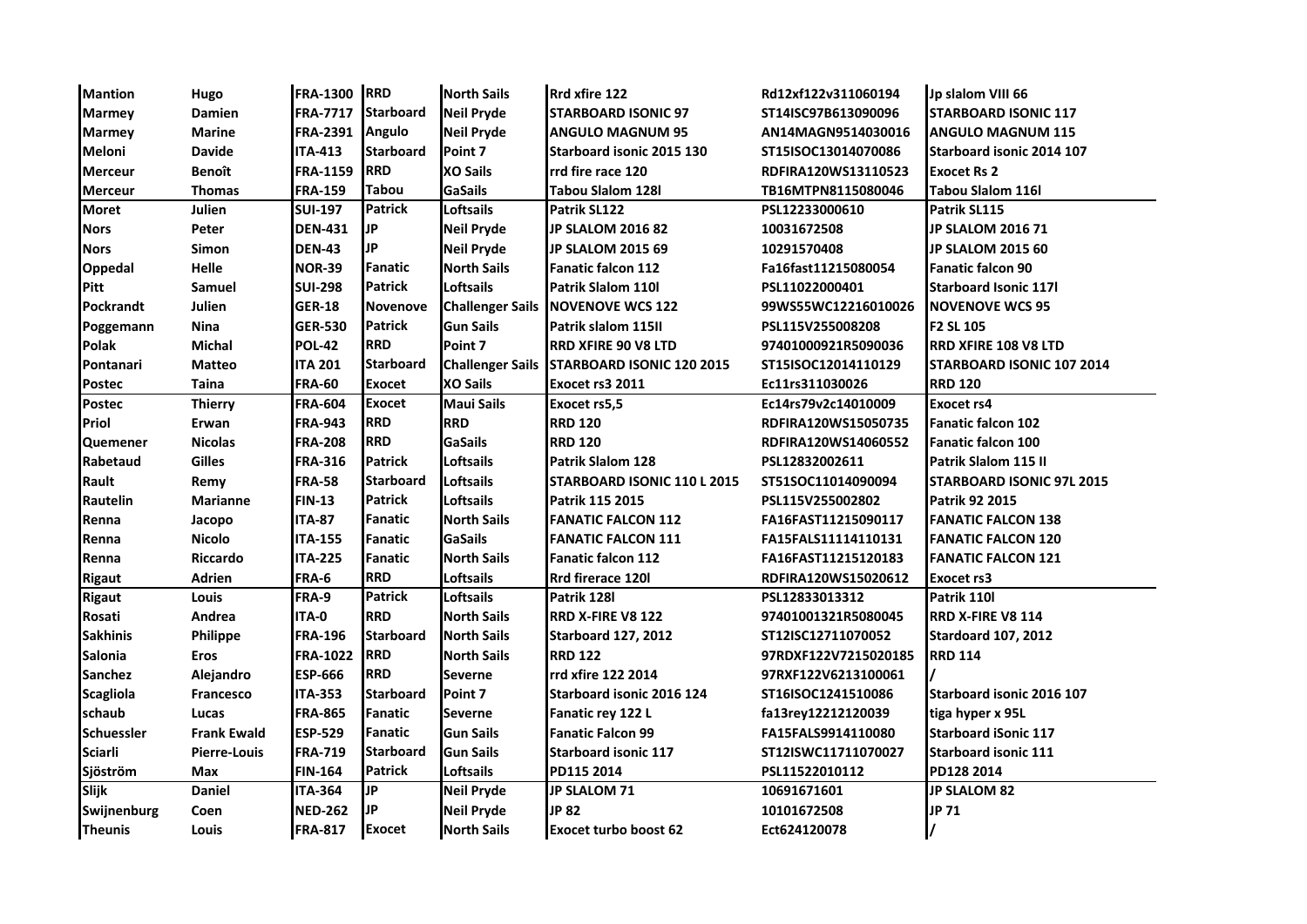| <b>Thieme</b>        | <b>Eric</b>   | <b>FRA-808</b>  | <b>lFanatic</b>  | <b>North Sails</b> | <b>138L FANATIC FALCON 2016</b>          | FA16FAST13815070011  | 120L FANATIC FALCON 2016                 |
|----------------------|---------------|-----------------|------------------|--------------------|------------------------------------------|----------------------|------------------------------------------|
| <b>Thieme</b>        | Jimmy         | <b>FRA-888</b>  | <b>Fanatic</b>   | <b>North Sails</b> | <b>138L FANATIC FALCON 2016</b>          | FA16FAST13815070017  | <b>110L FANATIC FALCON 2016</b>          |
| <b>Thomas</b>        | Tanguy        | <b>IFRA-339</b> | <b>l</b> Fanatic | <b>North Sails</b> | <b>Fanatic Falcon TE 2016 129 litres</b> | FA16FAST12915070010  | <b>Fanatic Falcon TE 2016 112 litres</b> |
| <b>Tournier</b>      | Olivia        | <b>FRA-835</b>  | <b>IRRD</b>      | <b>GaSails</b>     | <b>IRrd x fire race 120</b>              | RDFIRA120WS11050292  | Exocet rs3                               |
| <b>Turpin</b>        | Tim           | <b>FRA-120</b>  | <b>IJP</b>       | <b>Neil Pryde</b>  | <b>Jp slalom 82 2016</b>                 | 10191672510          | Jp slalom 71 2016                        |
| <b>Vandenbussche</b> | <b>Franck</b> | <b>FRA-899</b>  | <b>IRRD</b>      |                    | Challenger Sails Rrd x-fire 122 v7       | 97rdxf122v7214110112 | Jp Australia VIII 68                     |
| Vanherweghe          | Wilfried      | <b>FRA-163</b>  | <b>l</b> Fanatic | <b>North Sails</b> | <b>IFanatic falcon 112</b>               | FA16FAST11215080042  | <b>Fanatic falcon 138</b>                |
| <b>I</b> Westera     | Nathan        | <b>ARU-8</b>    | <b>Starboard</b> | <b>GaSails</b>     | <b>2015 starboard 90 liter</b>           | ST15ISOC9015010086   | 2015 starboard 107 liter                 |
| <b>Williamson</b>    | Robert        | <b>FRA-371</b>  | <b>RRD</b>       | <b>Bic</b>         | <b>IRRD 120</b>                          | RDFIRA120WS10110152  | <b>Mistral Flow</b>                      |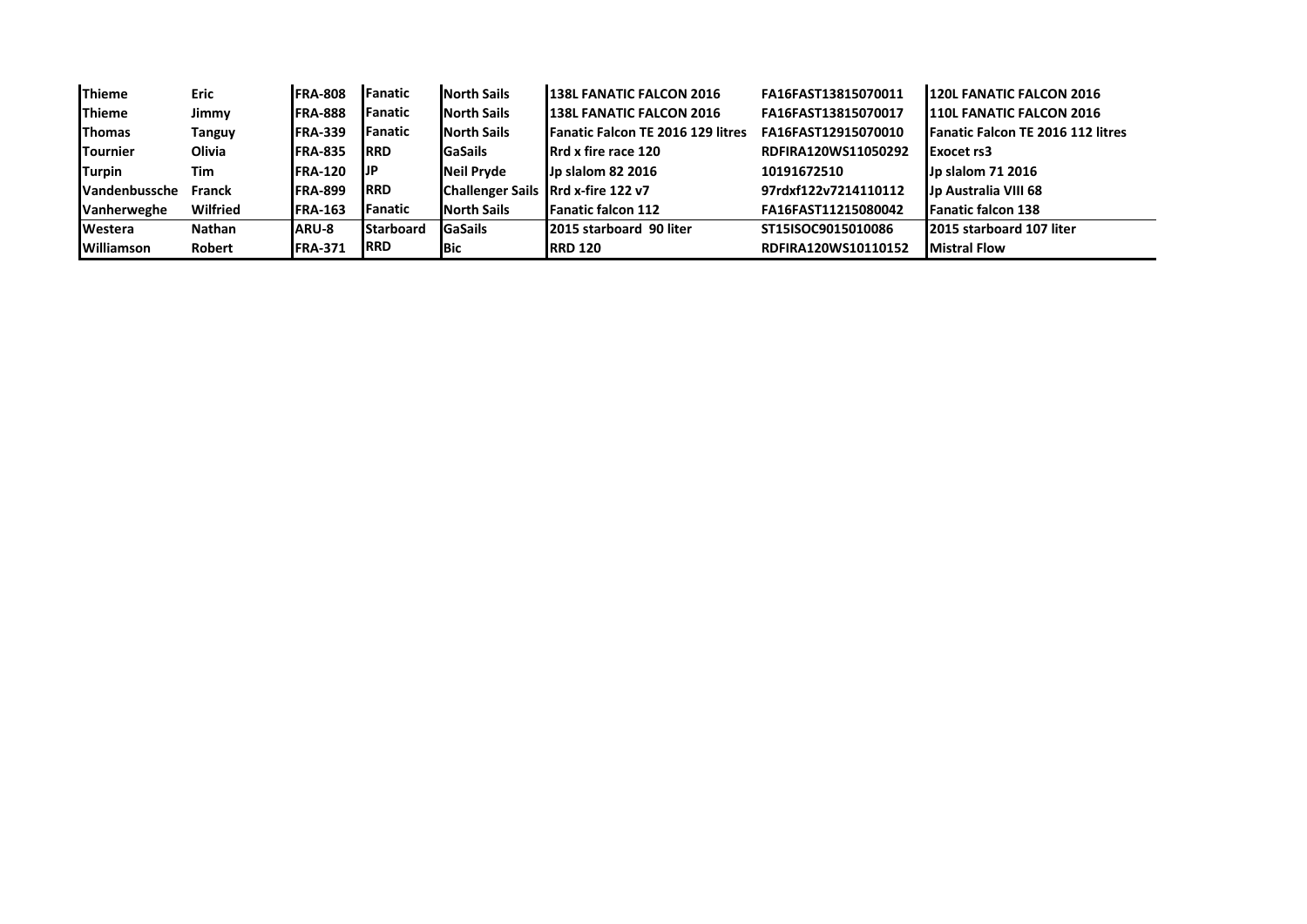| <b>Serial Number 2</b> | Sail 1                            | Sail 2                            | Sail 3                               | Sail 4                          |
|------------------------|-----------------------------------|-----------------------------------|--------------------------------------|---------------------------------|
| ST14ISC10713613070045  | S2 Maui Venom 9,3                 | S2 Maui Venom 8,4                 | S2 Maui Venom 7,7                    | S2 Maui Venom 7,0               |
| FA16FAST9015070041     | 7.7 NORTHSAILS WARP 2016          | 7.0 NORTHSAILS WARP 2016          | <b>6.3 NORTHSAILS WARP 2016</b>      | 5.7 NORTHSAILS WARP 2014        |
|                        | <b>Loftsails Switch Blade 5.8</b> | <b>Loftsails Switch Blade 5.0</b> | Loftsails Lip Wave 4.3               |                                 |
| ST151SOC10714070081    | 8/6 POINT 7                       | <b>7/9 POINT 7</b>                | <b>7/2 POINT 7</b>                   | <b>6.3 POINT 7</b>              |
| 97RDXF114V7214110128   | <b>9.2 NP EVO 7</b>               | <b>8.6 NP EVO 8</b>               | 7.8 NP EVO 8                         | <b>7.0 NP EVO 8</b>             |
| 97RDXF105V7214070015   | Warp 2016 8.4                     | Warp 2016 7.7                     | Warp 2016 7.0                        | Warp 2016 5.6                   |
| PSL110V255007008       | <b>Sailboat Ultimate 8.6</b>      | <b>Sailboat Ultimate 7.8</b>      | Sailboat Ultimate 7.0                | Sailboat Ultimate 6.3           |
| 97401001121rs080008    | 7.8 loftsails                     | 6.0 ga cosmic                     | 7.1 ga phantom                       | 5.5 ga savage                   |
| st16isoc10715090088    | Point 7 ac1 16 9,2                | Point 7 ac1 16 8,6                | Point7 ac1 16 7,8                    | Point7 ac1 16 7.1               |
|                        | 7.8 LOFTSAILS                     | <b>6.8 LOFTSAILS</b>              | <b>5.8 LOFTSAILS</b>                 |                                 |
| FA16FAST11215080065    | northsails warpf15 6.3            | northsails warpf15 7.0            | northsails warpf15 7.7               | <b>RRD EVOLUTION 5;7</b>        |
| 10241670601            | <b>NEILPRYDE EVO5 6.4</b>         | <b>NEILPRYDE EVO8 7.0</b>         | <b>NEILPRYDE EVO8 7.8</b>            | <b>NEILPRYDE EVO8 8.6</b>       |
| 10771166012            | NEILPRYDE evo 8 8.6               | <b>NEILPRYDE evo 87.8</b>         | <b>NEILPRYDE evo8 7.0</b>            | <b>NEILPRYDE evo7 6.4</b>       |
| TB11MANT69P10060004    | <b>GaSails Phantom 7,8</b>        | <b>GaSails Phantom 7,1</b>        | <b>GaSails Phantom 6,4</b>           | <b>GaSails Phantom 5,7</b>      |
| no serial number       | gun sail torro 4,7 m              | switchblade lotfsails 5.8 m       | switchblade lotfsails 6.8 m          | switchblade lotfsails 7.8 m     |
| 10351474309            | Neil Pryde EVO VI 8.6             | Neil Pryde EVO VI 7.8             | Neil Pryde EVO VI 7.0                | Neil Pryde EVO VI 6.4           |
| 97401001121R5080009    | <b>CHALLENGER AEREO 9.2</b>       | <b>AEREO 8.5</b>                  | AEREO7.8                             | <b>AEREO 7.1</b>                |
| RDSIRA120WS15030661    | 7,8 loftsail                      | 6.8 loftsail                      | 5,8 neilpryde                        | 4,8 neilpryde                   |
|                        | <b>NORTHSAILS S-TYPE 6.6</b>      | <b>GAASTRA MATRIX 5.5</b>         |                                      |                                 |
| RD12XF98V411100006     | <b>Gunsail GSR 7.9</b>            | <b>Gunsail GSR 7.1</b>            | <b>Gunsail GSR 6.3</b>               | <b>Gunsail TORO 5.0</b>         |
| 97RXF114V7214110118    | northsails ramf14 6.3             | northsails warpf15 7.0            | northsails warpf14 7.8               | northsails warpf159.0           |
| ST8IW10108010239       | Severne overdrive 8,6             | <b>Loft Switch Blade 7.8</b>      | Severne overdrive 6.2                | <b>Neilpryde Combat 5.2</b>     |
|                        | Loft sails 7.8                    | Loft sails 6.8                    | Loft sails 5.8                       |                                 |
| RD12XF105V411120024    | LOFT SAIL SWITCHBLADE 7.8 2014    | LOFT SAIL SWITCHBLADE 6.8 2014    | <b>SEVERNE OVERDRIVE R4 6.2 2013</b> | <b>GAASTRA VAPOR 5.6 2014</b>   |
| PSL9221001210          | 7.8 Loftsail Switchblade 2014     | 6.8 Loftsail Switchblade 2014     | 6.0 Gaastra Cosmic 2013              | <b>4.5 NorthSail Hero</b>       |
|                        | Losft switch blade 6.8            | Losft switch blade 5.8            | Gunsail 4.7                          | Neil ^pryde 4.2                 |
| fa16fast11215070033    | North sails warp 2016 9.0         | North sails warp 2016 8.4         | North sails warp 2016 7.7            | North sails warp 2016 7.0       |
| 97401001121R5080014    | <b>S2 MAUI Venom 8.4</b>          | S2 MAUI Venom 7.7                 | <b>S2 MAUI Venom 7.0</b>             | S2 MAUI Venom 6.3               |
| 97RDXF98V7214100075    | Gaastra phantom 8.5               | Gaastra phantom 7.8               | Gaastra phantom 6.4                  |                                 |
| st16isoc10715080068    | 7.1 point7 ac-1                   | 7.8 point7 ac-1                   | 8.6 point7 ac-1                      | 9.2 point7 ac-1                 |
| PSL110V255007208       | The Loft sails Racing Blade 9,2   | The Loft sails Racing Blade 8,6   | The Loft sails Racing Blade 7,8      | The Loft sails Racing Blade 7,0 |
|                        | Loft sail 6.3                     | Loft sail 5.7                     |                                      |                                 |
|                        | North sails 7.8 s_type SL         | North sails 6.6 s_type SL         | Side on 6.0                          | <b>Sail inovation 5.8 FFV</b>   |
| RD12XF112V3311030161   | <b>8.4 TRXI Mauisails</b>         | 7.7 TRXI Mauisails                | <b>7 TRX Mauisails</b>               | <b>6.3 TRX Mauisails</b>        |
| RDFIRA120WS15030664    | Neil pryde LT1 7.8                | Neil pryde LT1 7.0                | Neil pryde MK6 5.8                   | Nail pryde Combat 4.7           |
| FA9FAL11009010072      | 8.6 simmer style sc race          | 7.8 gaastra phantom               | 6.4 gaastra phantom                  | 5.7 gaastra phantom             |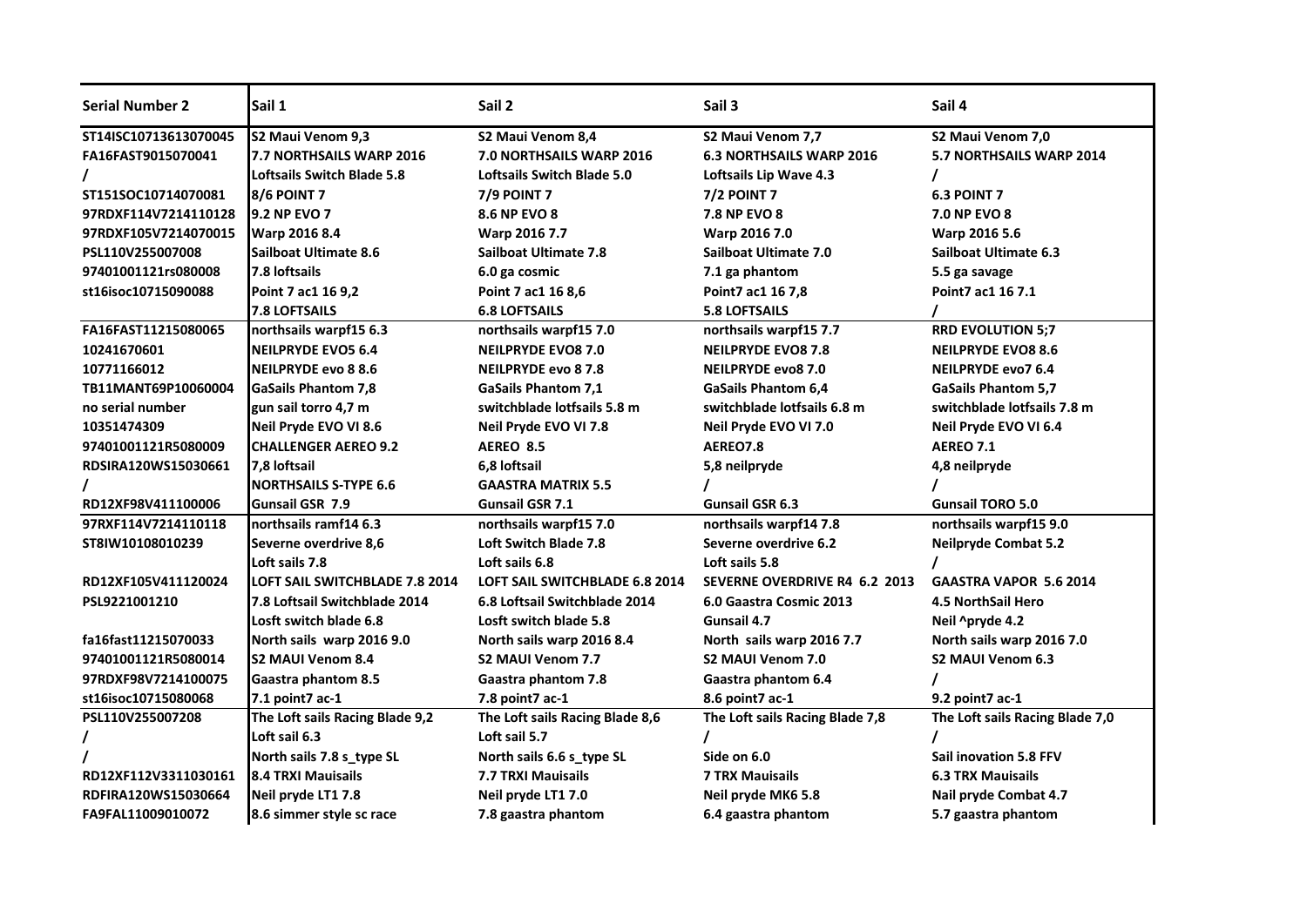| ST15ISOC10714110182   | <b>9.8 NIELPRYDE RS</b>             | <b>8.6 LOFT</b>                  | <b>7.8 LOFT</b>                    | <b>6.7 NIELPRYDE RS</b>            |
|-----------------------|-------------------------------------|----------------------------------|------------------------------------|------------------------------------|
| psl110v255004606      | Maui Sails tr2016 8,4               | <b>Maui Sails tr2016 7,7</b>     | <b>Maui Sails tr2016 6,6</b>       | Maui Sails tr2016 5,9              |
| PSL11034004303        | Loftsails racingblade 7.0           | Loftsails switchblade 6.3        | Loftsails switchblade 5.8          |                                    |
| 10858111704           | <b>North Sails Stype 7.3</b>        | NPZone 5,7                       | NP Zone 4.7                        | NP Zone 4,2                        |
|                       | <b>NorthSails SType 7,3</b>         | NEILPRYDE H2 6,7                 | <b>GAASTRA Matrix 5,5</b>          |                                    |
| 135276                | <b>GUNSAILS CANNONBALL 7,5</b>      | Gaastra VAPOR 6,5                | Northsails natural 5,4             | <b>Gunsails transwave 4,5</b>      |
| F12SX6911120026       | <b>Loftsails SwitchBlade 8.5</b>    | <b>Loftsails SwitchBlade 7.8</b> | Loftsails SwitchBlade 6.8          | <b>Naish X2 6.4</b>                |
| psl92v254001811       | Loftsail racingblade 7.8            | Loftsail racingblade 7           | Loftsail racingblade 6,3           | Loftsail racingblade 5,7           |
| FA9HA9309020062       | 7.8 T293OD                          | 7.0 firewing rrd                 | 6.0 gaastra gtx race               | 5.3 severne blade                  |
| st13isc10712090165    | Neilpryde evo 6 8,6                 | Neilpryde evo 6 7.8              | Neilpryde evo 6 7.0                | Loft sail blade 6.3                |
| ST14ISOW9713070006    | Loftsail racingblade 8.6            | <b>Mauisails tr117.7</b>         | Mauisails tr11 6.6                 | Mauisails tr11 5.5                 |
| SU052080096           | <b>NeilPryde RS:Slalom MKII 7.8</b> | NeilPryde RS: Racing EVO2 6.7    | NorthSails Ram 2011 6.3            | NorthSails Warp 2011 5.2           |
| 10301167010           | NeilPryde RS: Racing EVO8 8.6m      | NeilPryde RS:Slalom MK8 7.8m     | NeilPryde RS:Slalom MK4 7.0m       | NorthSails Warp 2009 5.7m          |
| BI9TEP6408100056      | North Ram 7.8 3cam                  | North Ram 7.0 3cam               | North Ram 6.3 3cam                 | North ice 4.7                      |
| RDFIRA120WS11050329   | ga-sails phantom 5.7                | ga-sails phantom 6.4             | ga-sails phantom 7.1               | ga-sails phantom 7.8               |
| ST10ISWC11109080111   | <b>KA KONCEPT 5.8</b>               | <b>KA KONCEPT 5.0</b>            | <b>NP COMBAT 4.2</b>               | <b>KA KILLER 3.7</b>               |
| ST12ISW8711090077     | <b>KA KONCEPT 5.8</b>               | <b>KA KONCEPT 5.0</b>            | KA KONCEPT 6.6                     | <b>KA KONCEPT 7.5</b>              |
| ST16ISOC10715070050   | Severne overdrive 6,2m              | Severne reflex 7m                | Gaastra phantom 7,8m               | Gaastra phantom 8,6m               |
| RO12FIRA10211100004   | <b>RRD Firewing 7.8</b>             | <b>RRD Firewing 7.0</b>          | <b>RRD Firewing 6.2</b>            | <b>RRD Firewing 5.7</b>            |
|                       | <b>NS Warp F2016 7.0</b>            | NS Warp F2016 7.7                | NS Warp F2016 8.4                  |                                    |
| ST4ISC117B613080037   | challengersails fluido 2014 7.8     | challengersails aero 2015 7.1    |                                    |                                    |
| PD10SL6810090061      | loftsails 7.8 switchblad            | loftsails 6.8 oxygène            | RRD 5.8 superstyle                 | RRD 4.9 superstyle                 |
| 9715FS123LV3215010001 | 8.4 RRD Fire                        | 7.6 RRD Fire                     | 6.8 RRD Fire                       | 6.2 RRD Fire                       |
| st16isoc10715090100   | point 7 AC1 2016 7.1                | point 7 AC1 2016 7.8             | point 7 AC1 2016 8.6               | point 7 AC1 2016 9.2               |
| 97401001221R5090042   | <b>Neilpryde Rs Racing Lt1 5,6</b>  | Neilpryde Rs Racing Lt1 6,4      | <b>Neilpryde Rs Racing Lt1 7,0</b> | <b>Neilpryde Rs Racing Lt1 7,8</b> |
| 97rdxf98v7214100082   | point 7 ack 2015 6.4                | point 7 ack 2015 7.2             | point 7 ack 2014 7.8               |                                    |
| ST14ISC107B613070004  | <b>NEILPRYDE EVO7 7.8</b>           | <b>NEILPRYDE EVO7 7.0</b>        | <b>NEILPRYDE EVO7 6.4</b>          | <b>NEILPRYDE EVO5 5.8</b>          |
| ST15ISOC10714110230   | <b>SEVERNE 9.2</b>                  | <b>SEVERNE 8.6</b>               | <b>SEVERNE 7.8'</b>                | <b>SEVERNE 7.0</b>                 |
| st11swa11711010199    | severne overdrive 2016 7.8          | severne overdrive 2016 7.0       | severne overdrive 2016 6.2         | severne reflex 2015 8.6            |
| ST14ISC97B613090110   | <b>NS ram 5.2</b>                   | NS warp 6.3                      | NS warp 7.0                        | NS warp 7.8                        |
| EC11RS3C1008009       | <b>NEILPRYDE RS SLALOM 7.8</b>      | <b>GUNSAILS VECTOR 7</b>         | <b>NEILPRYDE RS SLALOM 6.2</b>     | <b>NAISH ALL TERRAIN 5</b>         |
| ST12IWS8011090043     | Neilpryde mk6 8,6                   | Neilpryde evo7 7,8               | Neilpryde evo4 6,4                 | <b>Neilpryde atlas 5,3</b>         |
| ST11ISWC9710110152    | Neilpryde hornet 6.7                | Neilpryde hornet 5.7             | <b>Neilpryde Atlas 4.5</b>         | Neilpryde zone 4.0                 |
|                       | <b>CHALLENGER SAILS 5,5</b>         | <b>CHALLENGER SAILS 5</b>        |                                    |                                    |
| TB67C05090001         | Point 7 ac1 2014 7.9                | North sails Warp 2015 7.0        | RRD firewing 2013 6.0              |                                    |
| RDFIRA120WS13110526   | Loft sails 2015 racing blade 7.8    | Challenger sails 2013 aéro+ 7.1  | Loft sails 2011 racing blade 6.3   |                                    |
|                       |                                     |                                  | Np Evo 8 7,0                       | Np Évo 76,4                        |
| 10411671512           | Np Évo 8 8,6                        | Np Evo 8 7,8                     |                                    |                                    |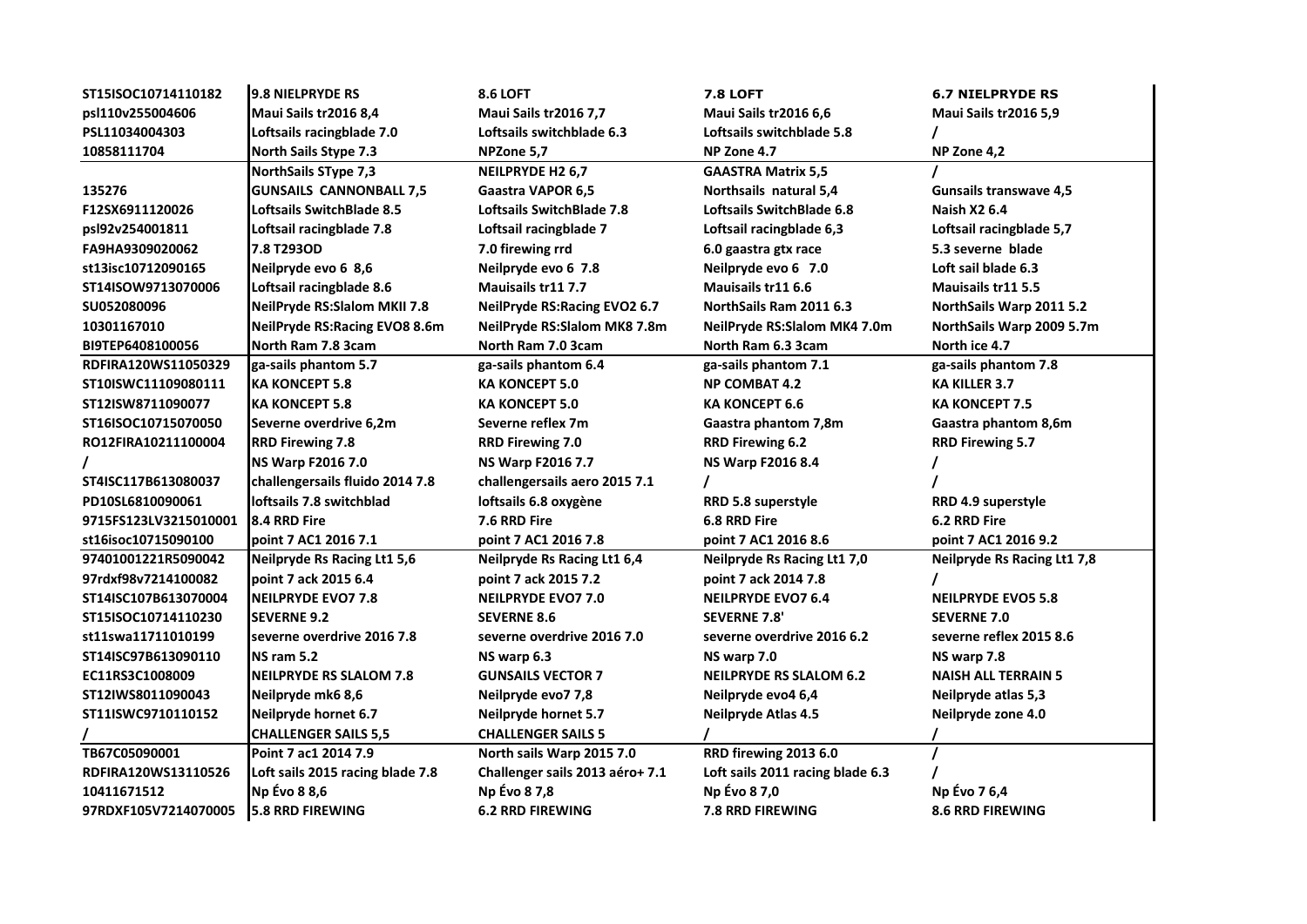| 10271269109           | North warp 8,4                         | North RAM 7,8                        | North warp 7,0                         | North warp 6,3                     |
|-----------------------|----------------------------------------|--------------------------------------|----------------------------------------|------------------------------------|
| ST12ISC11711090108    | <b>NEIL PRYDE EVO6 8.6</b>             | <b>NEIL PRYDE EVO7 7.8</b>           | <b>NEIL PRYDE EVO6 7.0</b>             | <b>NEIL PRYDE EVO7 6.4</b>         |
| AN14MAGN11514030014   | <b>NEIL PRYDE MK6 7.8</b>              | <b>NEIL PRYDE H2RACING 6.6</b>       | <b>NEIL PRYDE MK6 5.8</b>              | <b>LOFT SAILS OXYGEN 4.6</b>       |
| ST4ISC107B613110250   | Point7 ac1 2015 8.6                    | Point7 ac1 2015 7.9                  | Point7 ac1 2015 7.2                    | Point7 ac1 2015 6.3                |
| EC14RS213070017       | xo.sail 4.5 m                          | switchblade lotfsails 5.8 m          | switchblade lotfsails 6.8 m            | switchblade lotfsails 7.8 m        |
| TB16MTPN7115080056    | <b>GA-Sails 6.4 2016</b>               | GA-Sails 7.1 2016                    | <b>GA-Sails 7.9 2016</b>               | <b>GA-Sails 8.6 2016</b>           |
| PSL11522004901        | <b>Loftsail Racing blade 8.5</b>       | <b>Loftsail Racing blade 7.8</b>     | <b>Loftsail Racing blade 7.0</b>       | Loftsail Racing blade 6.3          |
| 10021671508           | <b>NEILPRYDE EVO7 6.4</b>              | <b>NEILPRYDE EVO7 7.0</b>            | <b>NEILPRYDE EVO7 7.8</b>              | <b>NEILPRYDE EVO7 8.6</b>          |
| 10141568408           | <b>NEILPRYDE EVO7 5.8</b>              | <b>NEILPRYDE EVO7 6.4</b>            | <b>NEILPRYDE EVO7 7.0</b>              | <b>NEILPRYDE EVO7 7.8</b>          |
| fa16fast9015070036    | North warp 7.7                         | North warp 6.3                       | North warp 5.6                         | North hero 4.2                     |
| ST12ISC11711070019    | Loftsails Switchblade 8.5              | <b>Loftsails Switchblade 7.8</b>     | Neilpryde H2 7.2                       | Loftsails Switchblade 5.8          |
| 99WS40WC9515030041    | <b>CALLENGER SAILS AERO6 8.6</b>       | <b>CALLENGER SAILS AERO6 7.8</b>     | <b>CALLENGER SAILS AERO6 7.0</b>       | <b>CALLENGER SAILS AERO6 6.2</b>   |
| FSXM07030237          | <b>GunSails Sunray 8.0</b>             | <b>GunSails Vector 6.0</b>           | <b>GunSails Vector 7.0</b>             | <b>GunSails Transwave 4.7</b>      |
| 97401001121R5110107   | POINT-7 ACONE 6,2                      | POINT-7 ACK 6,4                      | POINT-7 ACK 7,2                        | <b>POINT-7 ACK 7,8</b>             |
| ST4ISC1078613090174   | <b>CHALLENGER HERU SAILS 8.4</b>       | <b>CHALLENGER HERU SAILS 7.7</b>     | <b>CHALLENGER HERU SAILS 6.9</b>       | <b>CHALLENGER HERU SAILS 6.2</b>   |
| rdfira120ws15020608   | XO quad 5,4                            | XO silver 6,5                        | XO silver 7,8                          |                                    |
| ec14rs413060006       | Mausails tr9 8,4                       | Mausails tr9 7,6                     | Mausails tr9 7,0                       | Mausails tr9 6,3                   |
| FA10FAS10209070010    | 7.8m RRD firewing                      | 7.0m RRD firewing                    | 6.2m RRD firewing                      |                                    |
| FA14FALS10013090067   | 7.8m gaastra                           | 7.0m gaastra                         | 6.0m gaastra                           |                                    |
| PSL115V244008401      | LoftSails Racing Blade 2016 - 8,6m     | LoftSails Racing Blade 2016 - 7,8m   | LoftSails Racing Blade 2016 - 7m       | LoftSails Racing Blade 2016 - 6,3m |
| ST15ISOC9715040156    | <b>LOFT SAIL RACING BLADE 7.8 2015</b> | <b>LOFT SAIL RACING BLADE 7 2015</b> | <b>LOFT SAIL RACING BLADE 6.3 2015</b> |                                    |
| PSL92V254001111       | Loftsails Racing Blade 17,8 2016       | Loftsails Racing Blade 7,0 2016      | Loftsails Racing Blade 6,3 2016        | Loftsails Racing Blade 5,6 2016    |
| FA16FAST13815080038   | northsails warpf16 6.3                 | northsails warpf16 7.0               | northsails warpf16 7.7                 | northsails warpf168.4              |
| FA15FALS12014110073   | <b>GA VAPOR 6.4</b>                    | GA VAPOR 7.1                         | GA VAPOR 7.9                           | <b>GA VAPOR 8.6</b>                |
| FA16FAST12115100087   | northsails warpf16 6.3                 | northsails warpf16 7.0               | northsails warpf16 7.7                 | northsails warpf168.4              |
| EC12RS312090069       | Loftsails Swicht blade 7.8             | Loftsails Swicht blade 6.8           | Loftsails Swicht blade 6.3             | Xo sails Shark 5,3                 |
| PSL11022002703        | Loftsails 8,6 racing blade             | Loftsails 7,8 racing blade           | Loftsails 7,0 racing blade             | Loftsails 6,3 racing blade         |
| 97401001221R5090035   | <b>NORTH WARP F2016 9,0</b>            | <b>NORTH WARP F2016 8,4</b>          | <b>NORTH WARP F2016 7,7</b>            | <b>NORTH WARP F2016 7,0</b>        |
| ST12ISC10711070093    | North Sail, Warp 2012 8,6              | North Sail, Warp 2012 7,8            | North Sail, Warp 2012 7,0              | North Sail, Warp 2012 6,3          |
| 97RDXF114V72140800025 | North sail Warp 9.0 2016               | North sail Warp 7.8 2016             | North sail Warp 7.0 2016               | North sail Warp 6.3 2015           |
|                       | Severne Reflex 2 2012 9.2              | <b>Avanti Machine M 8.4</b>          | Loft RB 7.8                            | Loft RB 7                          |
| ST16ISOC10715100137   | Point-7 ac1 2016 8.6                   | Point-7 ac1 2016 7.8                 | Poin-7 ac1 2016 7.1                    | Point-7 ac1 2016 6.2               |
| tgh955060005          | severne blade 4,7 m                    | north sail s type 6 m                | north sail warps 5,2 m                 | north sail warp 7m                 |
| ST4ISC117B613110169   | <b>GUN SAILS, GS-R 8.7</b>             | <b>GUN SAILS, GS R 7.9</b>           | <b>GUN SAILS, GS-R 7.1</b>             | GUN SAILS, GS-R 6.3                |
| ST10ISWC11109100178   | Gunsail gsr 8.7 2014                   | Guinda il gsr 7.9 2014               | Gunsail gsr 7.1 2014                   | Gunsail gsr 6.3 2015               |
| PSL128UD33000402      | Loftsails Racing Blade 9,2 2014        | Loftsails Racing Blade 7,8 2014      | Loftsails Racing Blade 7,0 2015        | Loftsails Racing Blade 6,3 2015    |
| 10391672601           | <b>NEILPRYDE LT1 6.4</b>               | <b>NEILPRYDE EVO8 7.0</b>            | <b>NEILPRYDE EVO8 7.8</b>              | <b>NEILPRYDE EVO8 8.6</b>          |
| 10221671510           | Neilpryde, Evo8, 8,6                   | Neilpryde, Evo8, 7,8                 | Neilpryde, Evo8, 7,0                   | Neilpryde, Evo8, 6,4               |
|                       | Loft Sails Switchblade 6,8             | Loft Sails Switchblade 5,8           | Loft Oxygen 4.6                        |                                    |